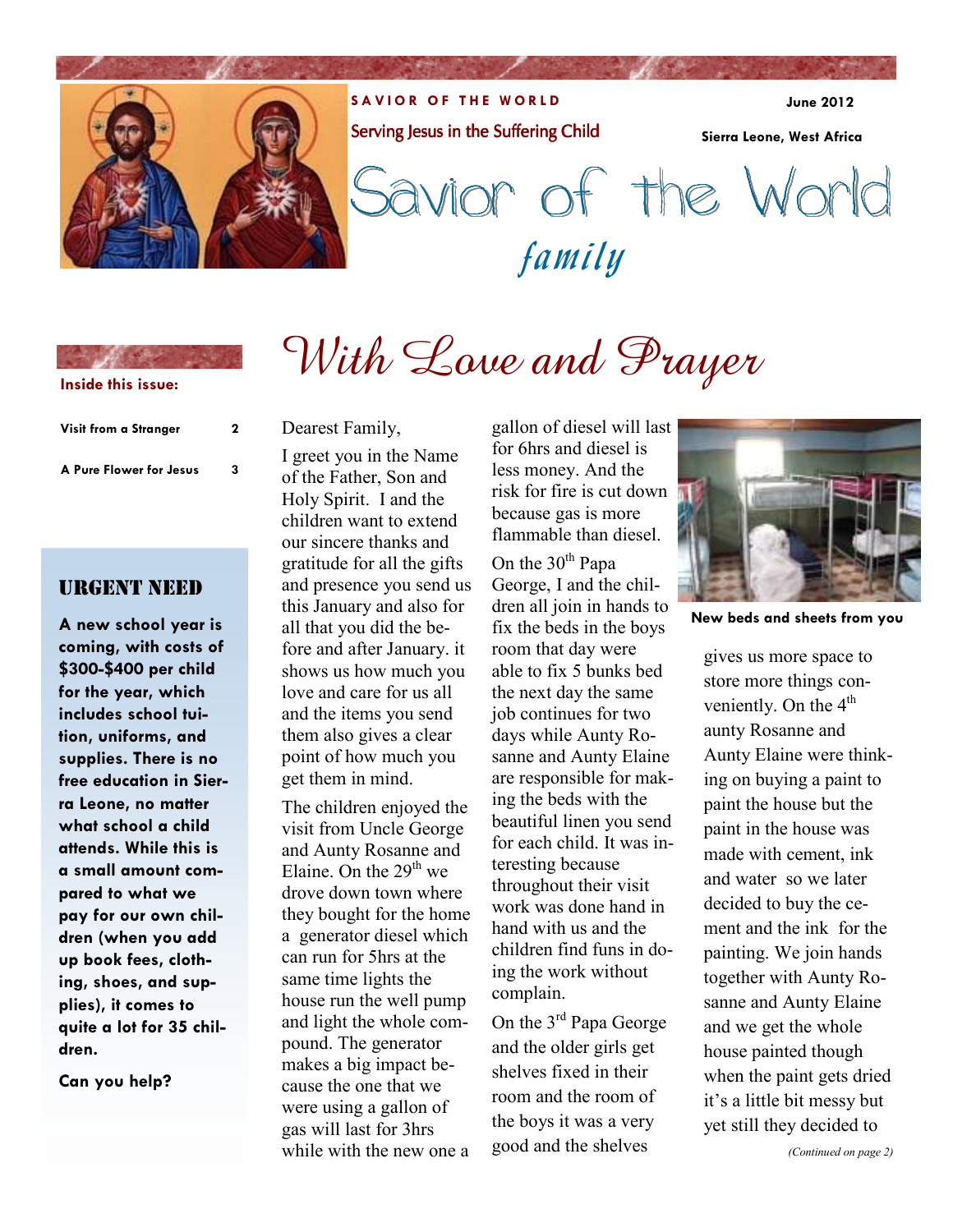



**Painting the walls** 



**Going through donated items—backpacks, clothing, table and chairs All from you!!** 

**We are still hoping that one day we will find the man because the thought of that man keeps ringing in my mind.** 

# With Love and Prayer

do it and it was really a real missionary work because they came to serve us and they did their best which all of us appreciated. This act of love they showed makes the children feel them more than ever and When they left for the

*(Continued from page 1)* States the whole house was sad and it was the coolest and saddest day ever in the home. I was strong at first but seeing them so down I cant help it but cry with the children.

> I wish all of you could come to visit us so that the children would meet

you who have given even in your need. What you have done for saviour of the world family cannot be underestimated but all we have to say now is Thank you since our work is to save lives with your help the help of our mother Mary and our Lord Jesus

With love and prayer,

Louisa and children

## **Visit from a Stranger**

Now I want to explain to you about a strange story. it was the  $3<sup>rd</sup>$ week in last august and I was doing work when I came out to the main Palour I saw a handsome, masculine man not too dark at the same time not too bright siting with the younger children around him playing. I greeted him and went at the back yard to ask my sister who that stranger was but she replied I don't know, besides , I did not see him. Both of us decided to talk to him to see what he wanted and who let him in since the

gate to the house is always locked.

He did not tell us how he got in but told us he was there to help us. while we were talking he gave us a boundle of money. My sister looked at me and I too looked at my sister and we decided to reject the money since we do not know the man, but this handsome man insisted and said "No I know you have need of it for the Children fees and besides schools will reopening very soon." Though we needed the money badly because I just get a message few

days before from Aunty Rosanne that we did not have much money for school fees and the vegetables we grow did not cover the fees, but still we insisted. We were afraid to take the money from a stranger. The man decided to put the money down and leave.

None of us know this man before we have never seen him before and our minds were thinking too fast:- what did he want? Where is he from, how did he know that we needed this money? How did he get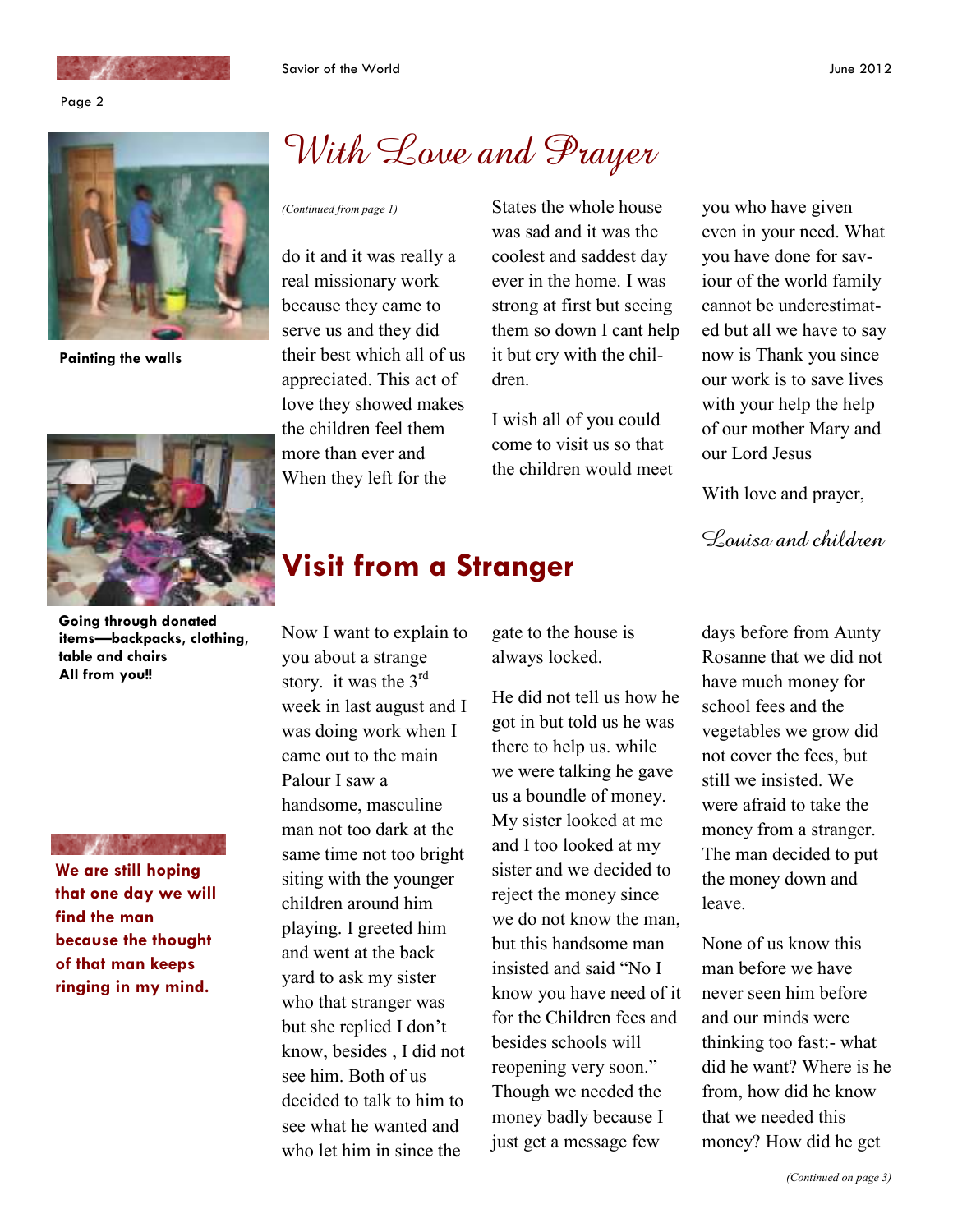### **Visit from a Stranger**

in the house with the locked gate? But at the same time I was dump founded I could not ask my thousand questions.

After he left we said to our selves we were not nice to the man lets go and say thanks to him but we ran down the road we did not see him again. We looked for him in the roads and later in town, but we never see him again.

After a week we went down town to do the shoping and to our surprise the things for school were very expensive. My sister count the money and said it was about enough for uniforms. So we

*(Continued from page 2)* picked out uniforms for the children and pay for them. then my sister went to count what was left and to her very surprise she saw that there was more money. She said maybe she miscounted. So she counted again and We were very happy to see that we could buy books. then my sister take the purse the man gave us and to her very very surprise she saw there was still more money. She said we could buy paper and pencils for all the children. So we buy the things and then the money was gone but we did not need anything more.

> every one we told this story will tell us is a Miracle, some will say it

is an Angel others will say it is Jesus so I and my sister decided not to tell any one about it. but when Uncle George and Aunty Rosanne and Elaine came I decided to tell them also. They tell us to write the story down for you, which I have done. We are still hoping that one day we will find the man because the thought of that man keeps ringing in my mind.

we do give God the glory because we do everything to God's desired plan and we do take all the downs in good fate and the ups we give him the Glory because He is the one that makes it possible. We thank you

Louisa

when I go to sleep. Nev-

*O my dearest Jesus, by the wound of your right hand, give me a great love for my vow of poverty and (Continued on page 4)* 



**Thank you Lord for given me another brawn new day that is full of hope, faith, joy and blessing. Lord you are my rock and my strength, you are my fortress I will continue to worship and lean on you cos you will never forsake. I love you lord with all my strength, all might and soul taken to the last breath that I shall breath** 

**Louisa Aminata** 



### **A Pure Flower for Jesus**

To all my dearest friends in the Savior of the World Family,

 I have a personal habit of vocalizing a short prayer with all the thoughtfulness that I can muster before going to sleep for the early morning hours. Yes, I am confessing that I usually work with translations and class preparations until 12:30 am, so it's already early morning

ertheless I say the following prayer: